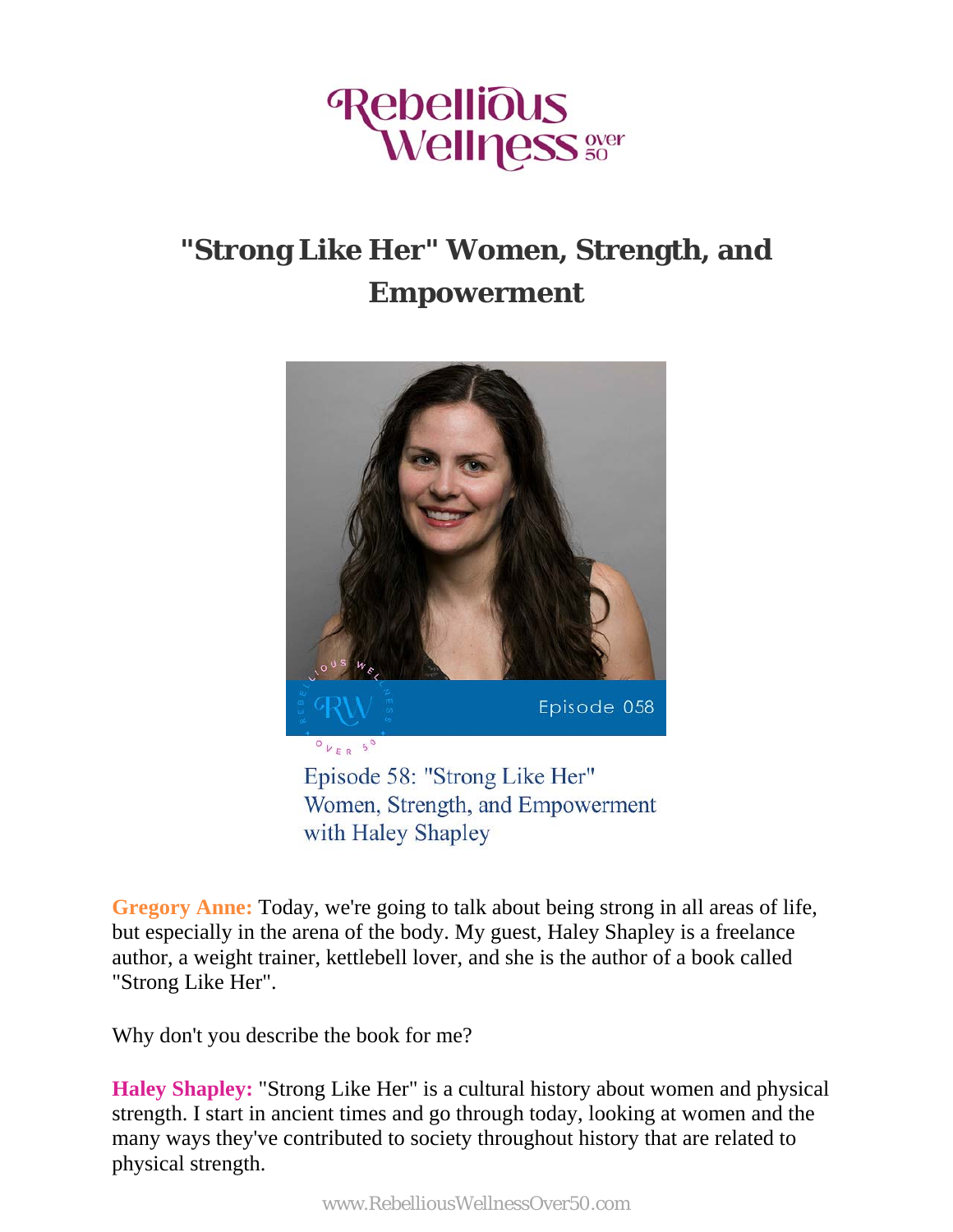So some of the stops along the way include the Olympics in ancient Greece. The circus rings of the early 19 hundreds. The sands of muscle beach in the 1930s, the marathon races of the sixties when women were competing for the first time, the weight rooms of the seventies, and then the running tracks and soccer fields and gymnasiums of today, where all kinds of women from all walks of life are pursuing physical strength.

**Gregory Anne:** You're talking about empowerment, how empowering it feels to be strong.

**Haley Shapley:** Yeah, absolutely. I think exercise is wonderful for many reasons related to health and our wellbeing,

but I think there's something specific about strength training that is really empowering, particularly for women who have never thought of themselves as physically strong. So I was working on this book and I had an opportunity to go to Iceland, to run in the Spartan ultra world championship.

**Gregory Anne:** What is that, the Ultra World?

**Haley Shapley:** It is a 24 hour obstacle course race where some of the best obstacle course racers in the world were there. It was December in Iceland, so it was extremely cold and dark. And the obstacles were challenging. You're carrying these heavy sandbags, big Atlas stones The terrain was incredibly steep.

There's a javelin throw and nets to climb and it was pretty intense. So I was there as a journalist, not necessarily as a competitor, but as part of covering the story, I had the opportunity to do one lap of this race because I found that I was going three days beforehand, so going for 24 hours would have been probably outside of my wheelhouse at that time.

But even just one lap was seven miles. It was definitely a challenge, but it felt amazing to be out there to be around all of these strong people and to be participating in this activity. While I was on my way back from Iceland, I had a layover in Chicago and I struck up a conversation with a man sitting near me and he was like, you know what?

You should meet my wife. She's very strong. And a few minutes later she wheels up with her luggage. Her name is Edie and she was in her eighties at the time. And she started to tell me about how, when she was 75, she was standing in the grocery store looking at this 25 pound bucket of kitty litter. And she could not figure out how to get it in her cart.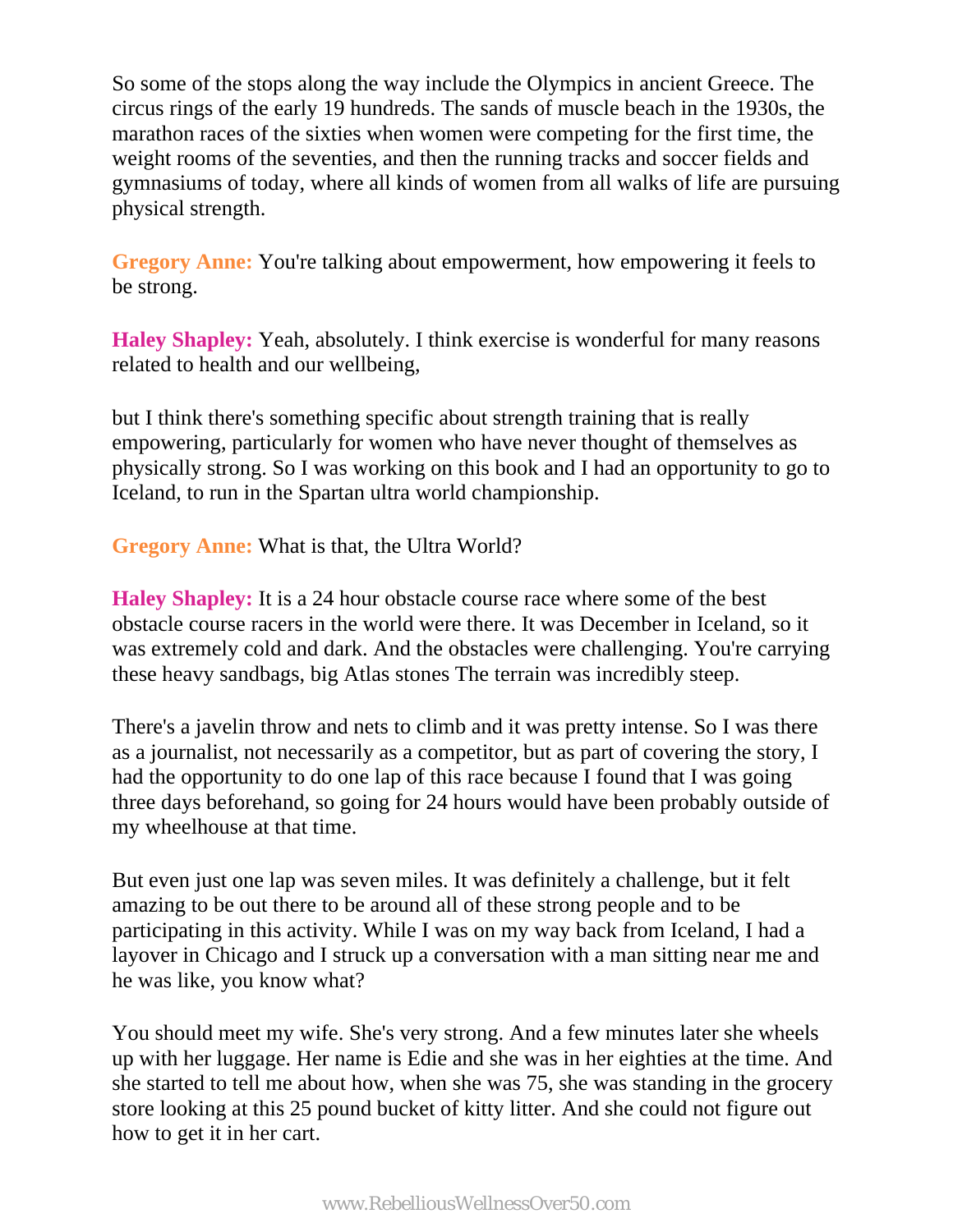And she remembers she had to ask another customer to take it down and she thought ,this is ridiculous. I can't depend on other people to do these simple things for me. I'm going to do something about this. Around the same time she won a one month membership to a local CrossFit.

And they started her off with an assessment of what she could do. And she remembers she couldn't do a single sit-up. She couldn't get off the floor without using something to pull herself up. But she started a program of lifting lightweights and within a couple of weeks, she really could feel the difference in her body.

She could do sit ups and. She just kept going and she was able to get that kitty litter in the store. So once she got to 25 pounds, she set a goal for 35. Then she set a goal for 50. And I remember her telling me that on her 81st birthday, she dead lifted 121 pounds. And it just lit up her face to share this with me.

I could just feel her pride. I could feel that empowerment. And what I thought was especially cool. I interviewed a lot of elite athletes for this book and they're super inspirational, but what I loved about Edie is that she was talking about how great it was to be able to go out and get the mail, you know, to be able to stand and cook for longer periods of time, to be able to go grocery shopping and not have to worry about what you're buying.

And I said, That is where the magic of strength training really comes in is that it does bring an ease to your life.

**Gregory Anne:** Yeah. It's especially easy to not notice how less strong we are, how the muscles are weakening until we have to lift 25 pounds of cat litter. Or in my case, it's a 42 pound

bag ish thing. And all of a sudden I realized I could not get that 42 pounds. I could get it into the shopping cart, but once it's down there getting it out dammit, I'm going to beat this. And so of course I did what sounds like she did. I, I never really thought of even dead lifting anything, but I can now lift the kitty litter again.

And also you can speak to this, our stability. Falling and catching ourselves. If you're stronger your muscles are going to react in a way that might keep you upright versus somebody that doesn't have that strength right?

**Haley Shapley:** Absolutely balance is one of those things that just does tend to decline for everyone.

There's not a whole lot we can do about it except working on our strengths. This is actually something I've been working on with my grandfather, because there are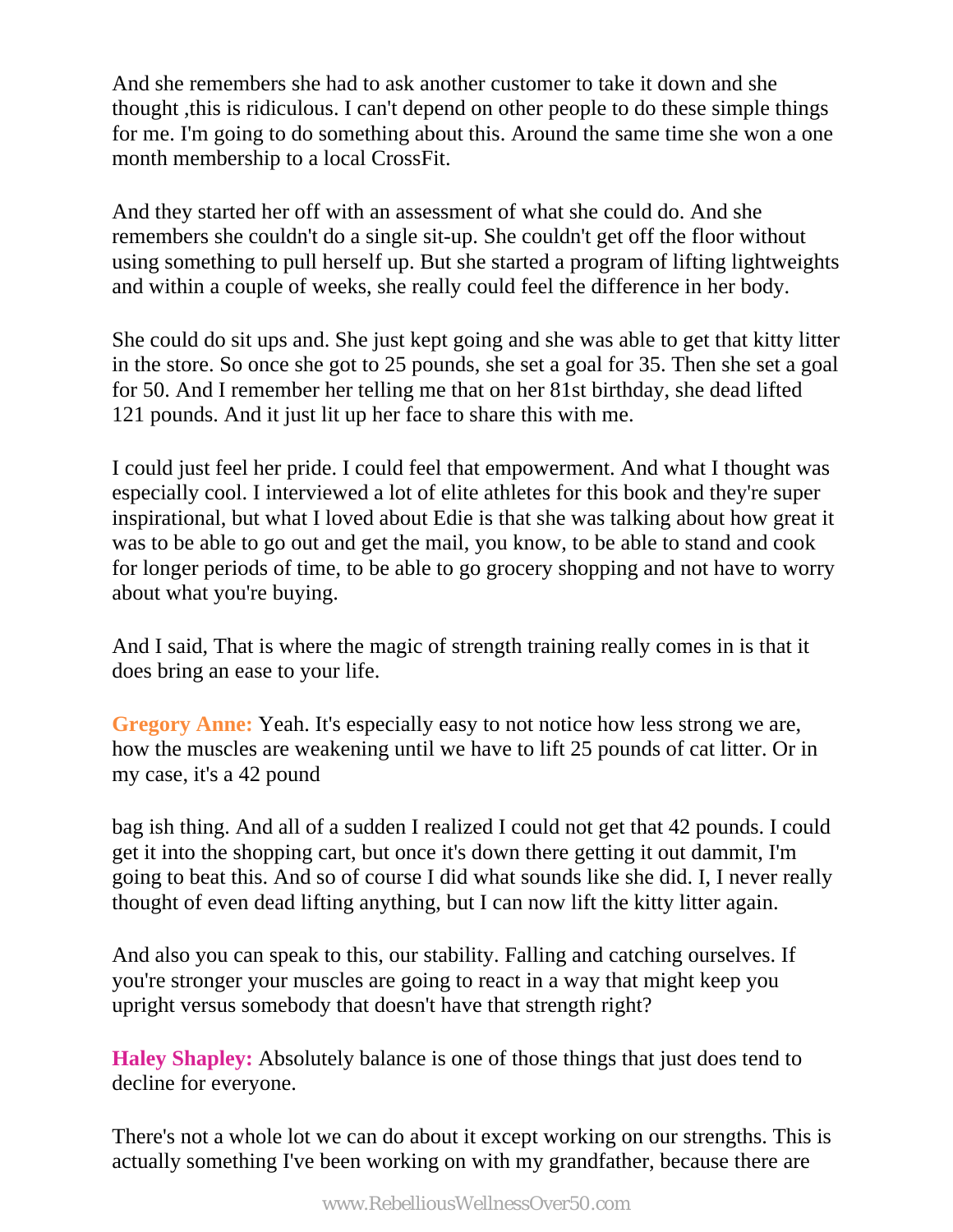good studies showing that if you can stand on one leg for longer than five seconds, you radically decrease your chances of having a fall that is catastrophic because you do have that strength in your leg to be able to to withstand any kind of shakes in your balance.

So strength training really can stave off a lot of those aging related issues that people run into.

**Gregory Anne:** And for the people listening, who can't imagine strength training, that woman, Edie I think her name was, she started small, right?

They gave her a program of what she could manage. So I would say to anybody listening, it feels like how the heck would I ever do. Don't try to do it on your own. Find somebody in your local, JCC or Y a health club tell them what you want to do. I want to get stronger. Can you help me?

And they will get an assessment going and so that you don't hurt yourself. Cause that's the danger trying to do it on your own. Trying to lift more than you should too fast, not great form, them. You can end up injuring yourself.

**Haley Shapley:** Definitely. And I think a lot of people are afraid of strength training for that reason that it seems quite dangerous to them.

And this applies across age groups. And actually strength training is safer than so many other activities we do, particularly sports that we play. If it's done in a safe and controlled manner and you have good form. So I always recommend for anyone who's starting out to. Consult with a professional first and just make sure that you understand those basics about form.

When you're doing a dead lift, you want to make sure that you're hinging at the hips correctly. If you do that it is going to make picking up a bucket of kitty litter or anything else off the ground so much easier because you're not going to use your back anymore to lift. You're going to actually use your glute muscles, the back body and all of that.

It will make things easier, but you've just got to learn those functional cues first.

**Gregory Anne:** Now you mentioned a CrossFit gym. CrossFit is one of those things that I love the idea of it, but whenever I've seen videos or Instagram posts, it seems really high intensity all the time.

Like I'm scared. Are there levels of within CrossFit? Can you always stay at a sort of modified level or do you have to progress into those high levels?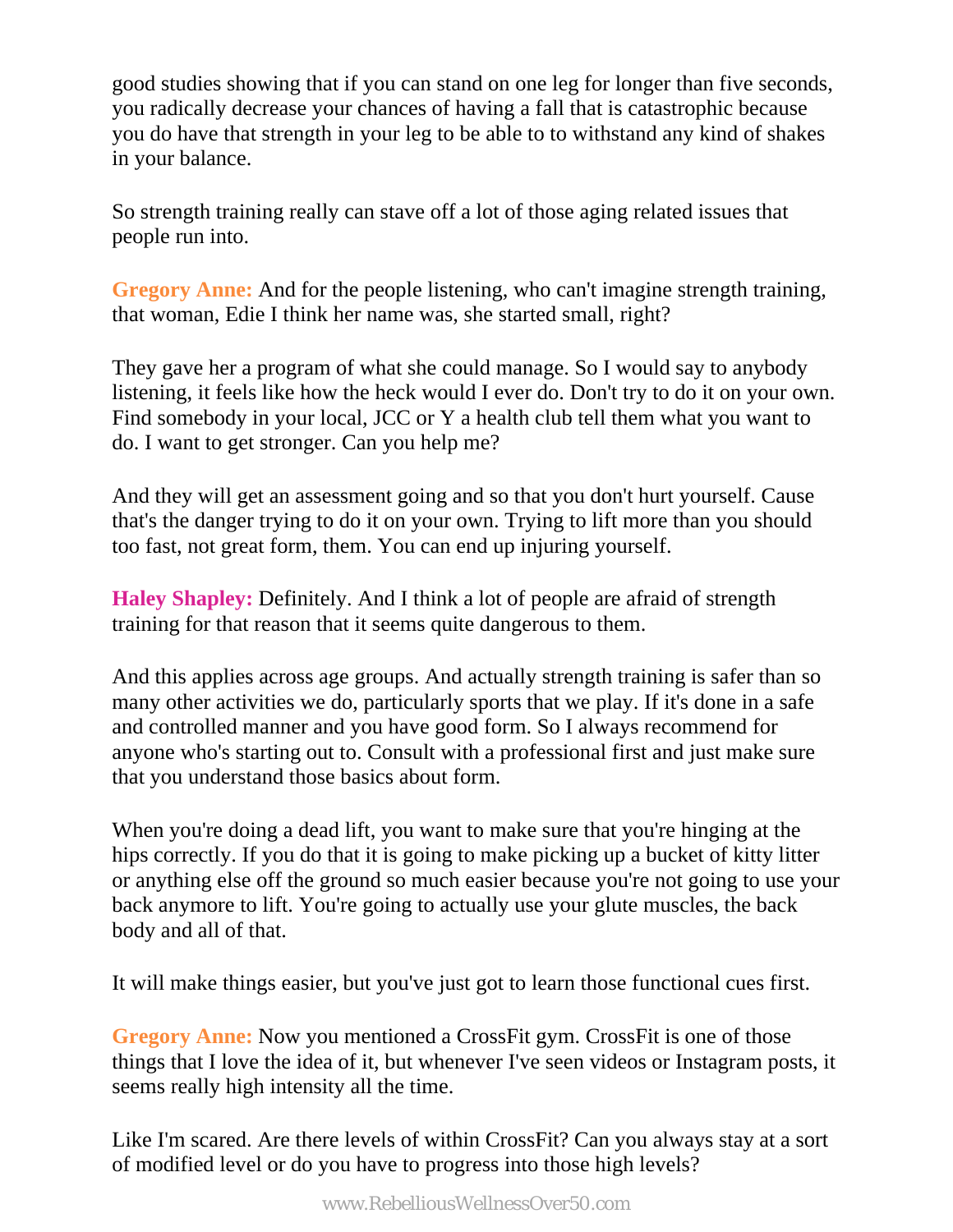**Haley Shapley:** Definitely. And you know, CrossFit is a methodology for working out, but every gym does it a little bit differently.

So it kind of depends on where you go, but the whole basis behind it is. The programming is targeted at the person and there are modifications available. So if you can't do a burpee, which is, you know, getting onto the ground, laying down and jumping back up, you can stand and put your legs back and bring them back up and lift your arms over your head.

There are all kinds of like different ways to progress that until you get to the full burpees or maybe you never do. And that's okay. That's where you're at. So I think lots of crossFit gyms and just other general strength training programs have those modifications baked in. And, you know, Edie kept going to that gym and she said she loved it.

She loves working out around the younger people and they were always very respectful of her and really cheered her on a lot. So she got a lot of social benefits from it. In addition to the physical benefits that she was getting, because she was getting this interaction that was energizing her.

**Gregory Anne:** That's another good point about the idea of connection and committee.

Now that we are coming out of COVID gyms are starting to open up again. And for people that never really thought of themselves as wanting to go to a gym for anything, it could be yoga. It could be a dance class, could be weightlifting. that social interaction is super important as we age, especially coming off of a two year period where we've mostly not been socializing face to face.

**Haley Shapley:** Absolutely. I just think exercising with other people around at least is so much more fun. And I know during the pandemic, a lot of people have found success with creating home programs and, and gyms of their own. So I think everyone's different, but I am definitely somebody who loves to have other people around.

It creates a community, a bond. I talk a lot about muscle beach or I have a chapter about it in "Strong Like Her" and part of the magic of muscle beach in the thirties and forties, which is where physical culture in the U S really developed was that community aspect that they had, the fact that they all were out there every day, giving it their all, and that they trusted each other to do these kind of crazy tricks that they were doing.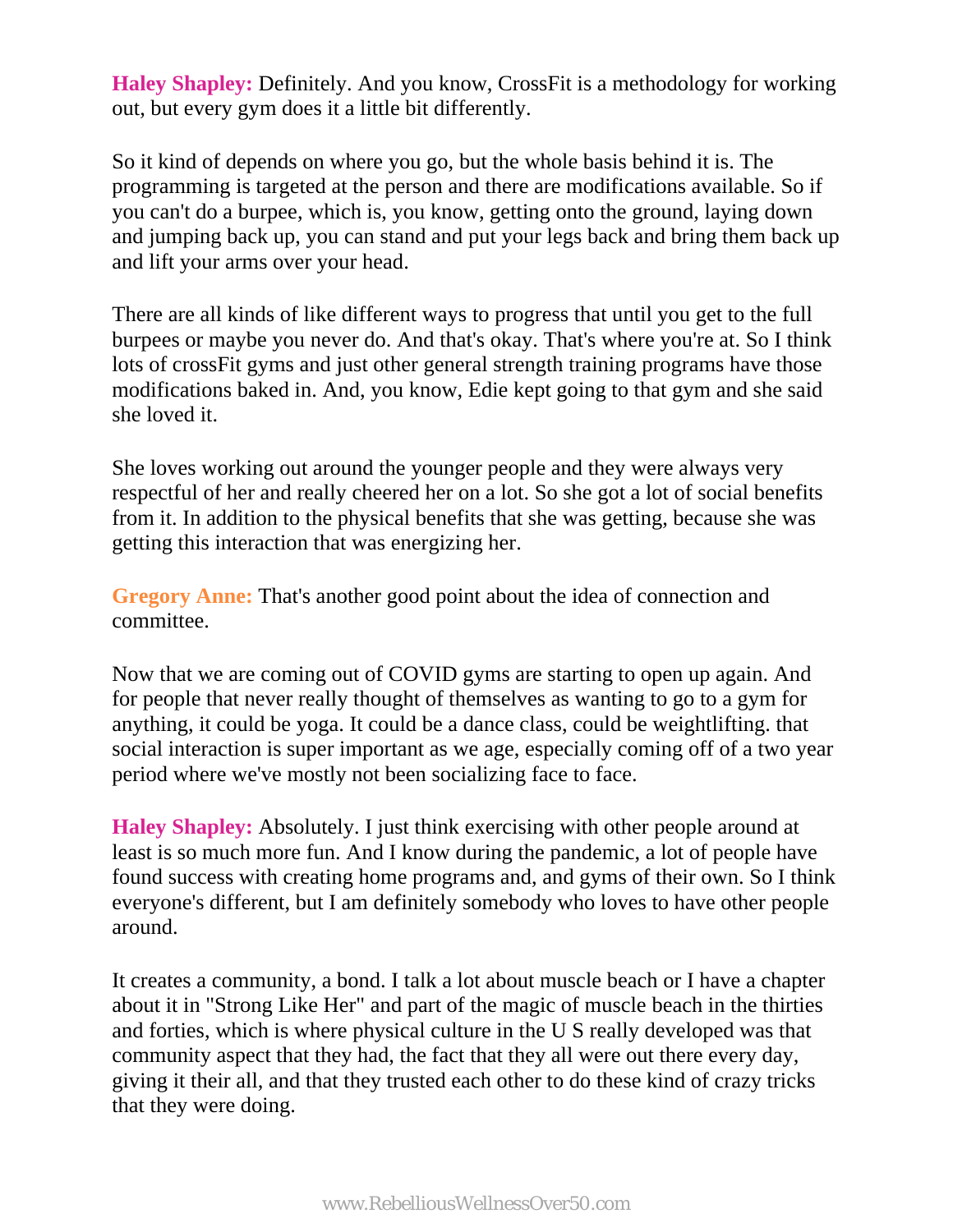They remained friends for their entire lives. And so I think that's just a great example of the power of having a community around you.

**Gregory Anne:** Yeah, you work out, obviously. You are a fitness minded person. It's like a part of the core of who you are. Right. Can you ever see yourself not doing.

**Haley Shapley:** I mean, I've had periods of my life where I have worked out less than, than I do now.

And more than I do now. I think part of what inspired this book originally is that when I first became an adult. And I was out in the working world. I found I didn't have those organized sports that I played growing up. I didn't have a team or practices to go to. And so I kind of was floundering a bit with figuring out what I wanted my fitness life to look like.

And so I started to give myself a challenge. So I ran a marathon. I trained for a triathlon. I summited Mount Rainier, which is a 14,400 foot mountain in Washington state. And then I signed up for a bodybuilding show, which requires a whole lifestyle change and a lot of working out. And that is when I got the idea for "Strong Like Her" just because people were saying a lot of interesting things to me, like, don't get too big because men won't like that, or don't hurt yourself or don't change your body in a way that would be unattractive.

And I was curious where we get these ideas about what women should look like and how much muscle is too much muscle. And who the trailblazers were, who really were pushing their athletic potential before it was a popular thing to do. So that kind of set in motion, the research for this book.

**Gregory Anne:** It's so interesting. I was asked to read a book that is in prepublication. It's a dating book from a man's perspective. He's super well-known, does relationship, coaching, huge groups of people. But when he would describe somebody in his audience, he would often say she was so attractive.

She was thin, she was athletic. She was bright . The reason I was reading it is to make comments and this and that. And I thought, just like you said, what is athletic, what does thin have to do with. Was she a woman in her thirties who had a question would have been enough, but it's just ingrained in our society that women have a certain look .

And I love that you mentioned don't get too big because I used to think this, we're so used to seeing bodybuilder women who have very defined muscles that look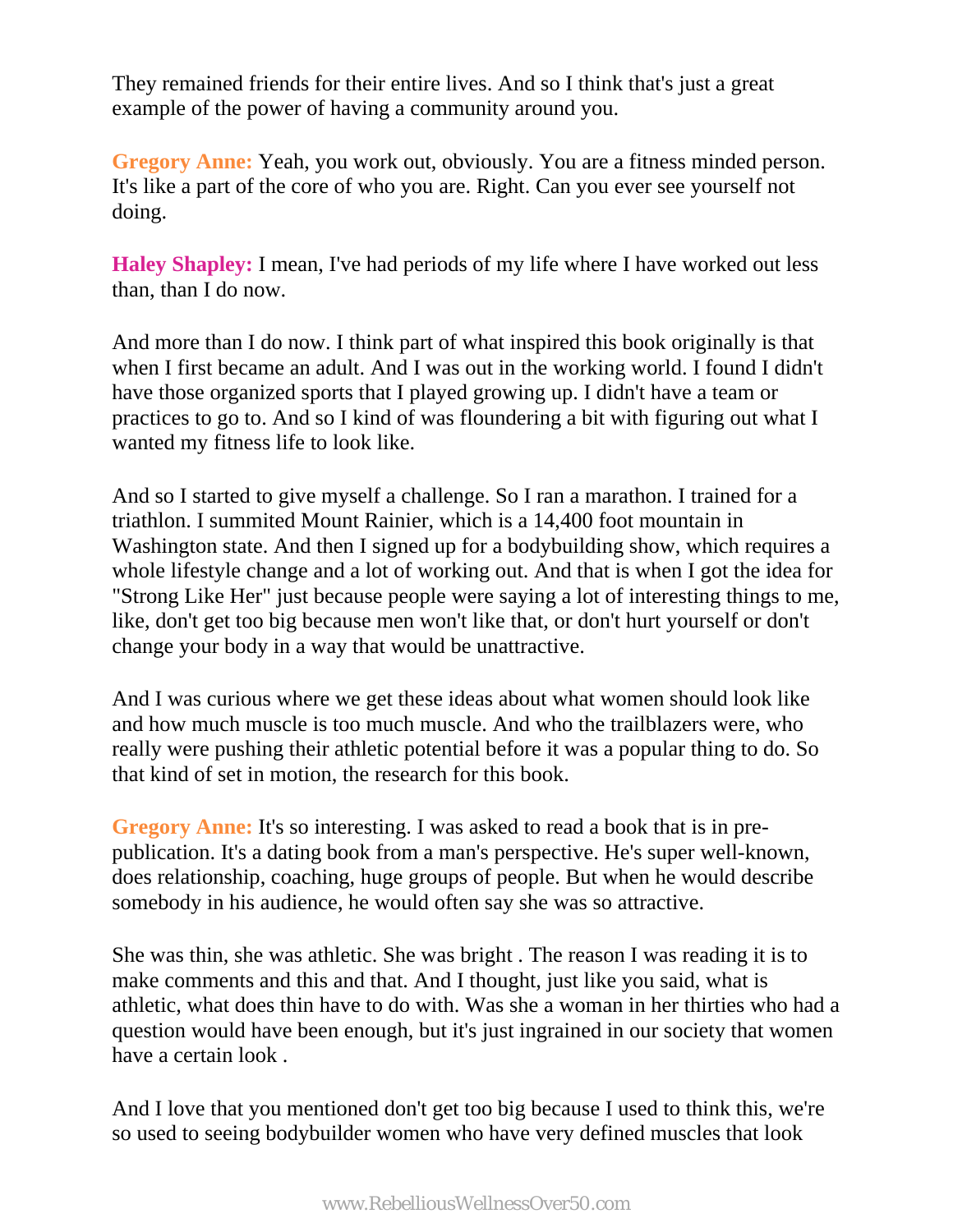huge in comparison to what are other muscles that don't work out that much might look like.

And think it's unattractive. Why do we think it's unattractive? May not appeal to us, but it certainly attractive to some people and to the women that are competing. Generally, they like their bodies.

**Haley Shapley:** Exactly. And I went through that same, all those same questions myself. When I first started strength training, I had this idea in my mind that I didn't even really know was there that I didn't want to be big.

I didn't want to look muscular. Didn't want a wide back, that wasn't for me. But as I started to strength train, I cared less about that. I really was more focused on other things. I broadened my idea about what my own body could look like and what I was capable of. And so I think it's totally fine for people to want to look a certain way.

And if you strength train, you're not going to immediately change your body in a way that you don't like. And if you start to do that, you can always change your plan. So I think the fear of being bulky might stop some women from pursuing this, but I think that once you get into it, usually those fears subside.

And I find that women aren't as concerned about that once they kind of get those empowering benefits from strength training. even if you still don't want to look a certain way, you do have some control over that.

**Gregory Anne:** I didn't even know that there were women athletes back in Greece.

 I'm thinking the Coliseum and lions and gladiators, but was there a through line in the women that you could talk to of why they did it? Many women, men exercise for health or for fitness, and then there are people that just really like to compete.

Did you find that there was an equal distribution or all of those elite athletes obviously want to compete, but you spoke to regular people as well. Why do they do it?

**Haley Shapley:** Yeah, I think honestly, everyone has different reasons and that is part of why I wanted to profile so many different women. In addition to the historical athletes who I chatted with when possible or profiled when not. I also feature 23 modern day athletes in the book who all have a beautiful portrait and they all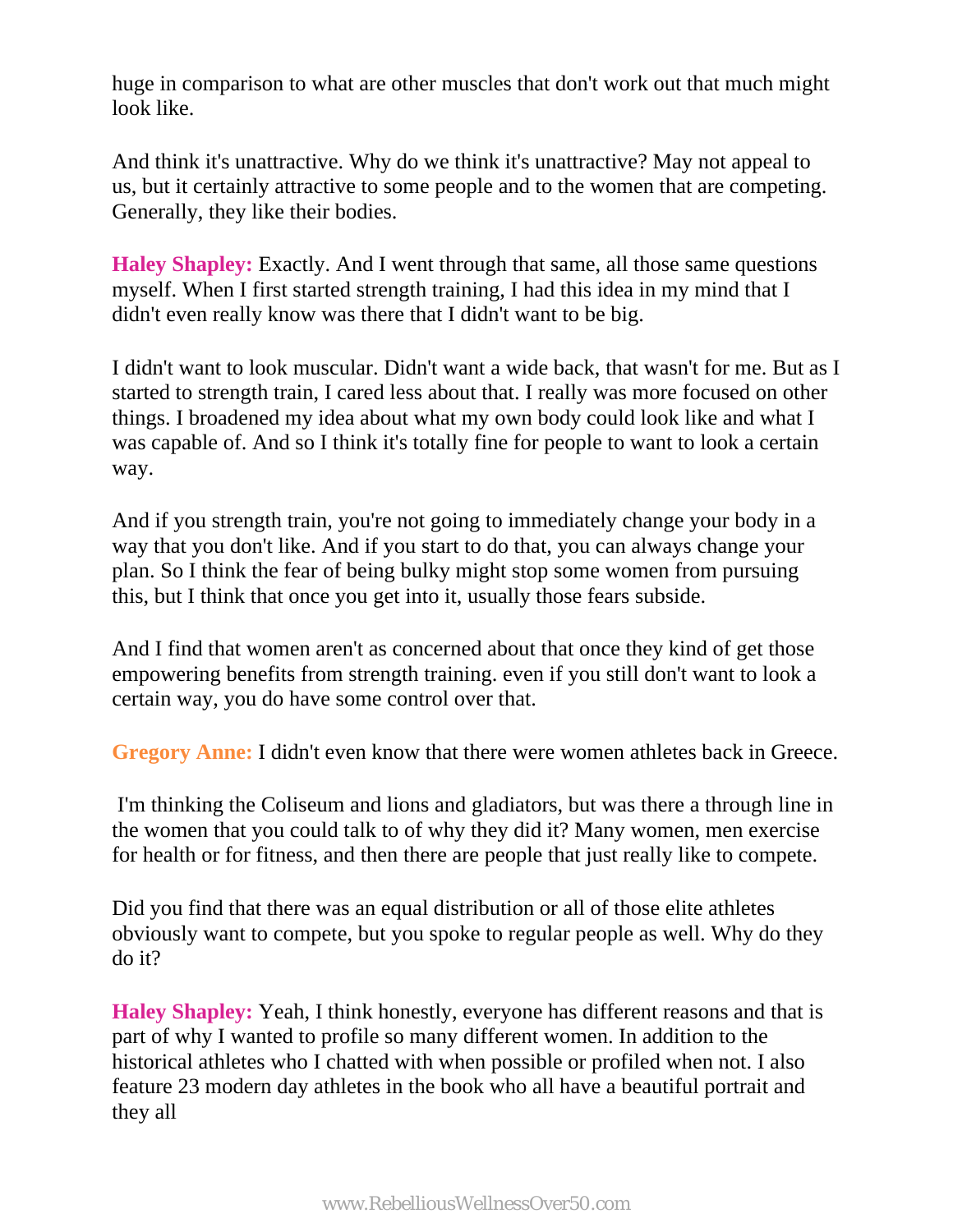come from different backgrounds, they all have different body types. There are a wide range of ages, and that's just a show that strength doesn't look one way and there are a lot of reasons why you might find your way to strength and it does funnel from a different place, but kind of ends up at the same point I think.

**Gregory Anne:** Talk a little bit about osteoporosis and strength training.

**Haley Shapley:** Yeah. That's a huge concern for women as they age and there's great research showing that strength training can help. Another thing I wanted to mention, you talked earlier about like, oh, maybe I'm, I'm not interested in this particular type of strength training.

So we should probably talk about what strength training means.

 It can mean working out with a barbell or dumbbells or kettlebells. It could be the weight machines. It could even be elastic bands or just your own body weight. Doing a pushup is a strength training exercise. If there's one of those things that doesn't appeal to you that's okay.

There are different ways to to get some resistance training in. So when you do some type of resistance training you know, your spine and your hips are quite vulnerable to osteoporosis as you age. But squats, leg presses, lat pull downs, seated, rows, back extensions. Those are all great ways to counteract that.

And there are also issues related to incontinence as we age due to estrogen levels decreasing. And that can also be helped with strength training, squats and glute bridges are a great way to address that. Anyone who's experiencing hot flashes. There's new research showing that vigorous exercise can actually make a difference in both the number of hot flashes, a woman experiences and how intense they are, which kind of feels counterintuitive to people.

You would think, oh, I should probably stick to calm exercise, but by pushing your blood to the skin surface, it helps your brain more efficiently deal with heat in times of stress, the fitter you are. So having some kind of intense exercise, like more intense than a walk, which can be great for other reasons, but doing something a little more intense than that can help with that.

**Gregory Anne:** Absolutely and, in fact, it benefits your heart. If you're doing weight-bearing exercises or weight training exercises in a way that pushes you to that place of not really hurting, but slightly uncomfortable. A lot like cardio.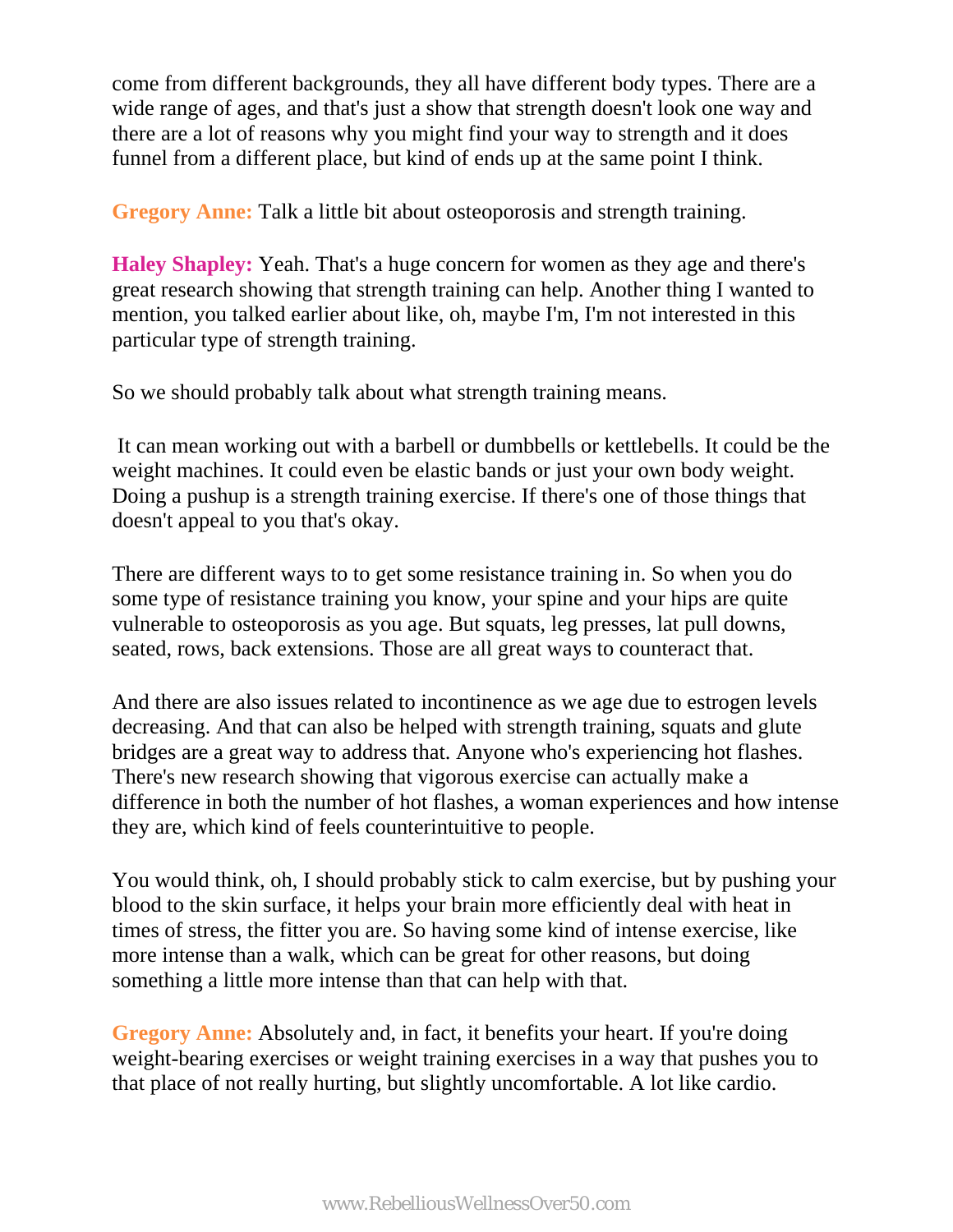**Haley Shapley:** Yeah. I think a lot of people think that the only way to help your heart is through cardio exercises, but strength is also working your heart and can feel a lot like cardio when you're doing it a certain way.

So I definitely feel like I've gone for a run after some lifting sessions and my heart is absolutely benefiting from it.

**Gregory Anne:** I had an opportunity when I lived in North Carolina briefly to have the Mr. North Carolina, as my trainer at the gym. I would have done anything he asked me to do. Anyway, that was the best.

Because he took me through a series of eight, 10 exercises, two times, three times, you know, I build up the repetitions and stuff, but I was always wiped out. By the time I got to the place where I was proficient at the exercises, I knew I had exercised. I figure if I'm exercising, I'm sweating, endorphins are happening, I'm feeling good, no matter what kind of exercise it is.

**Haley Shapley:** Yeah, absolutely. And like we've said before, exercise just in general is great. But it is good to make sure you do have some of that weight bearing exercise in there for the bone density for the balance for, for some of these other things we've talked about.

**Gregory Anne:** And we lose muscle at an alarming rate after like 45 or 50 when we lose our estrogen. The body wants to store fat as a woman starts to lose estrogen because fat produces estrogen so that we still have some cause it's so good for our bodies.

So then we have the double whammy of we're losing muscle, we might be a little tired because of all this hormone stuff. We're getting a little chubby in the belly because of this estrogen problem. So it really is in our best interests to find a fitness routine and add some weight bearing in there because of the reasons you said.

But also because I didn't know about the hot flash thing, but that's great for people, especially that don't want to take any bioidenticals or other kinds of things to stave those.

**Haley Shapley:** You know, the best strategy that we know of right now to counteract that sarcopenia or losing muscle mass is to have more lean muscle tissue, because this is going to not only burn more calories when you're at rest, so it can kind of counteract some of that weight gain that happens for all those reasons you just mentioned.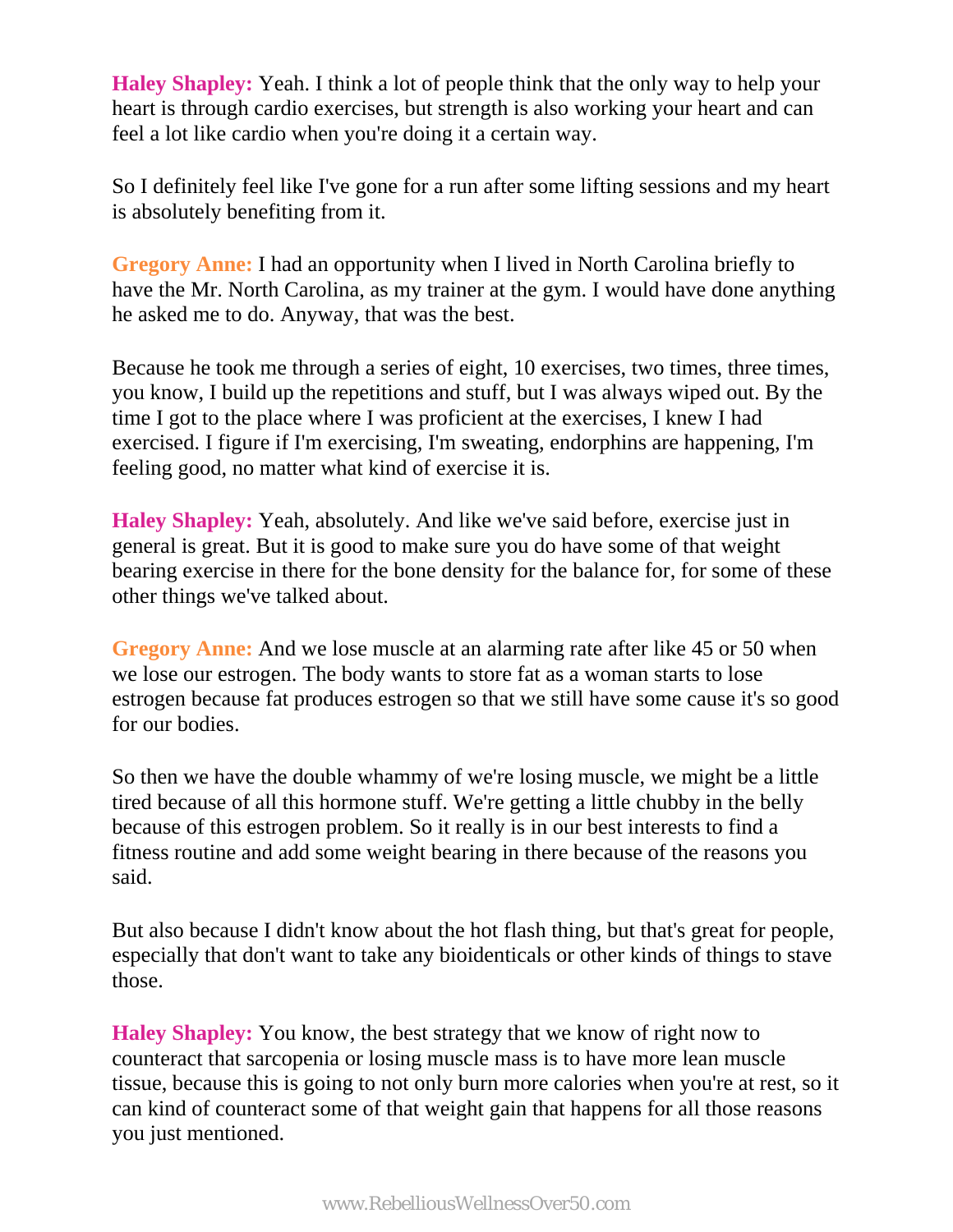But when you have more muscle mass then losing some doesn't make as big of a difference. You have a little bit more of a buffer there. And so people who do have a lot of lean muscle mass while they're going into the age when it starts to disappear a bit, don't have nearly as big of a drop-off in it.

I should also point out it's never too late to start. So if you don't have a lot of muscle mass and you've already lost what you did have, you can still build some. And in fact, beginners build it way faster than anyone else. No matter what age you are, you'll get a lot of benefit at the beginning. So it's definitely worth incorporating no matter what point you're at.

**Gregory Anne:** And that would motivate me if I felt like I can barely lift this one pound weight. And my arm doesn't have any definition. If I'm going to put it on fast. Say a month later, I might see my muscle slightly defined in my arm. That would be super motivating for me.

**Haley Shapley:** Absolutely. I look back on the time I was a beginner to this all really fondly because I just got a PR basically every time I tried something and now that I am several years into it, that doesn't happen anymore.

There's still, of course, a lot of benefits to continuing on and maintaining what I have and working hard toward those incremental changes. But yeah, I think if you're a beginner, you have so much to gain early on and it's great to see those results really quickly

**Gregory Anne:** PR/PB. Yours is PB.

What is a PR?

**Haley Shapley:** Oh sorry personal record, so same as a PB, which is a personal best. Yes.

**Gregory Anne:** Any other one story you want to leave us with from your "Strong Like Her" book or people that you've interviewed that maybe might not have made the cut?

**Haley Shapley:** Ooh, that's a great question. One of my favorite interviews was with Catherine Switzer, who was the first woman run in the Boston marathon as an official entrant.

And I think her story is, she is a woman in her seventies now, and she continues to help women around the world gain access to sports, especially in places where they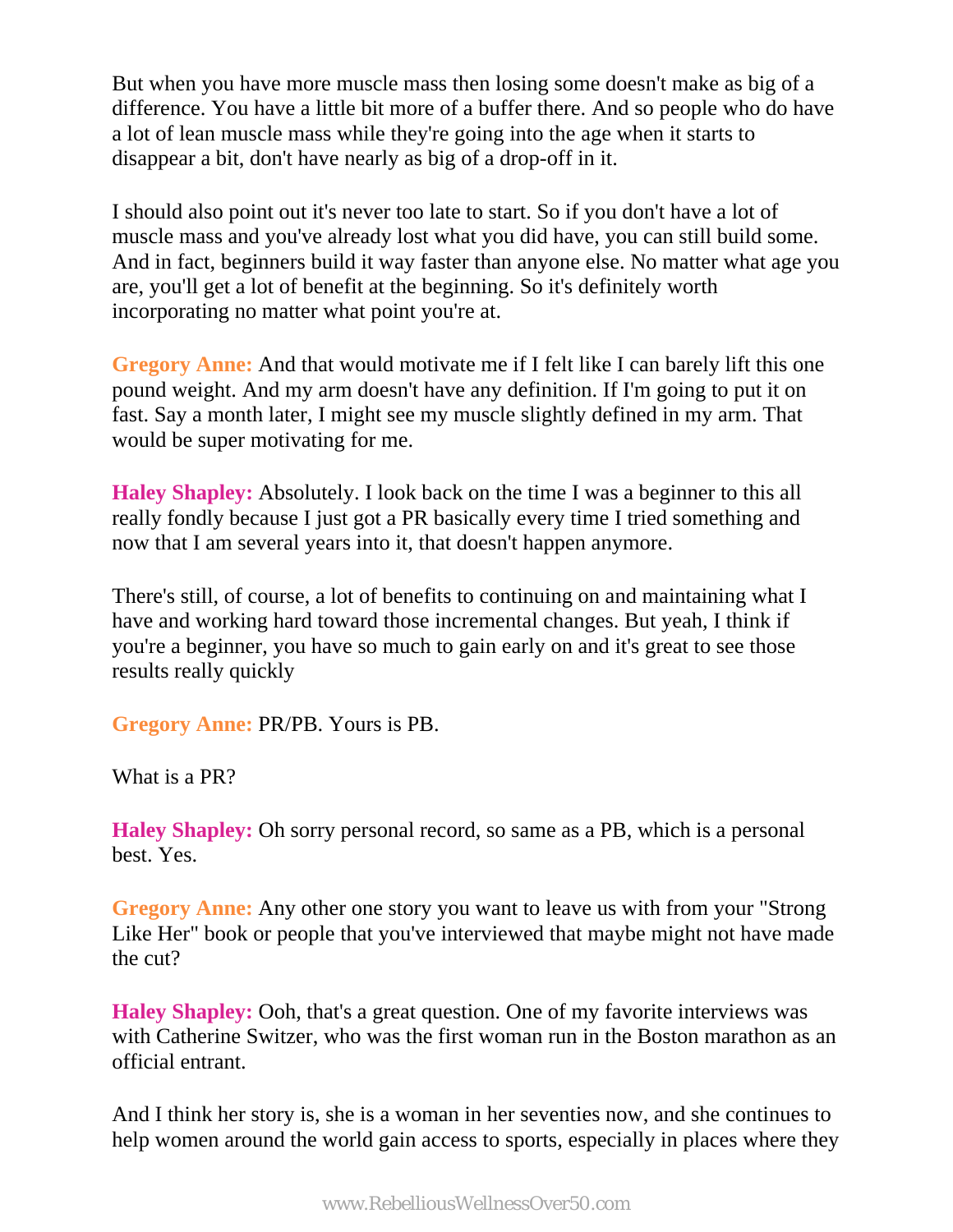don't have it so readily accessible. But she never set out to be a trailblazer. She just wanted to run and just wanted to prove to herself that she could do it.

But there's an iconic series of photos of a race director, trying to pull her off the course when they noticed that she was running, because at the time people did not think women could run 26 miles and they certainly didn't think it was safe. And that she heard all kinds of things like her uterus would fall out.

That she would start to grow facial hair, she'd have a mustache. All of these things and this really wasn't that long ago, this was in the sixties. So chatting with her, I tell her story in the book was just a real joy because she took that experience. She ended up finishing, even though she was completely scared because this giant man was lunging at her.

And then her boyfriend at the time kind of body checked him and he went flying off the course. And then she's worried about this guy, but also worried about her own safety and, and she still has 22 miles to go. But she did it and she became an elite runner and then she helps get the marathon added to the 1984 Olympics for women for the first time.

And has continued to do this work today and I'm just so grateful that we had women in the past who were willing to take these risks and push their physical potential because it gives us the opportunity today. Even when it doesn't feel fun to go to the gym. And even when I'd rather lay on the couch and watch Netflix or whatever it is, I have the opportunity.

I have the privilege of being able to move my body. Mostly. In a way that's not judged too harshly by society, although there are limits to that. And you know, for that, I am grateful.

**Gregory Anne:** Yeah. I agree. I remember back in high school, which was probably 300 years ago, Title 9 after we got out of high school, but playing sports, getting money for sports.

I went to private school, so we had the funding, but I remember hearing about the public schools didn't have this and that. And then suddenly Title 9 came along. Thanks to women trailblazers that wanted girls to have an opportunity, to have a gym to go, to, be able to race track if that was what they wanted, to play basketball.

So I love that you mentioned that the women that were trailblazers really made it so easy for us to complain on our way to the gym, but go there.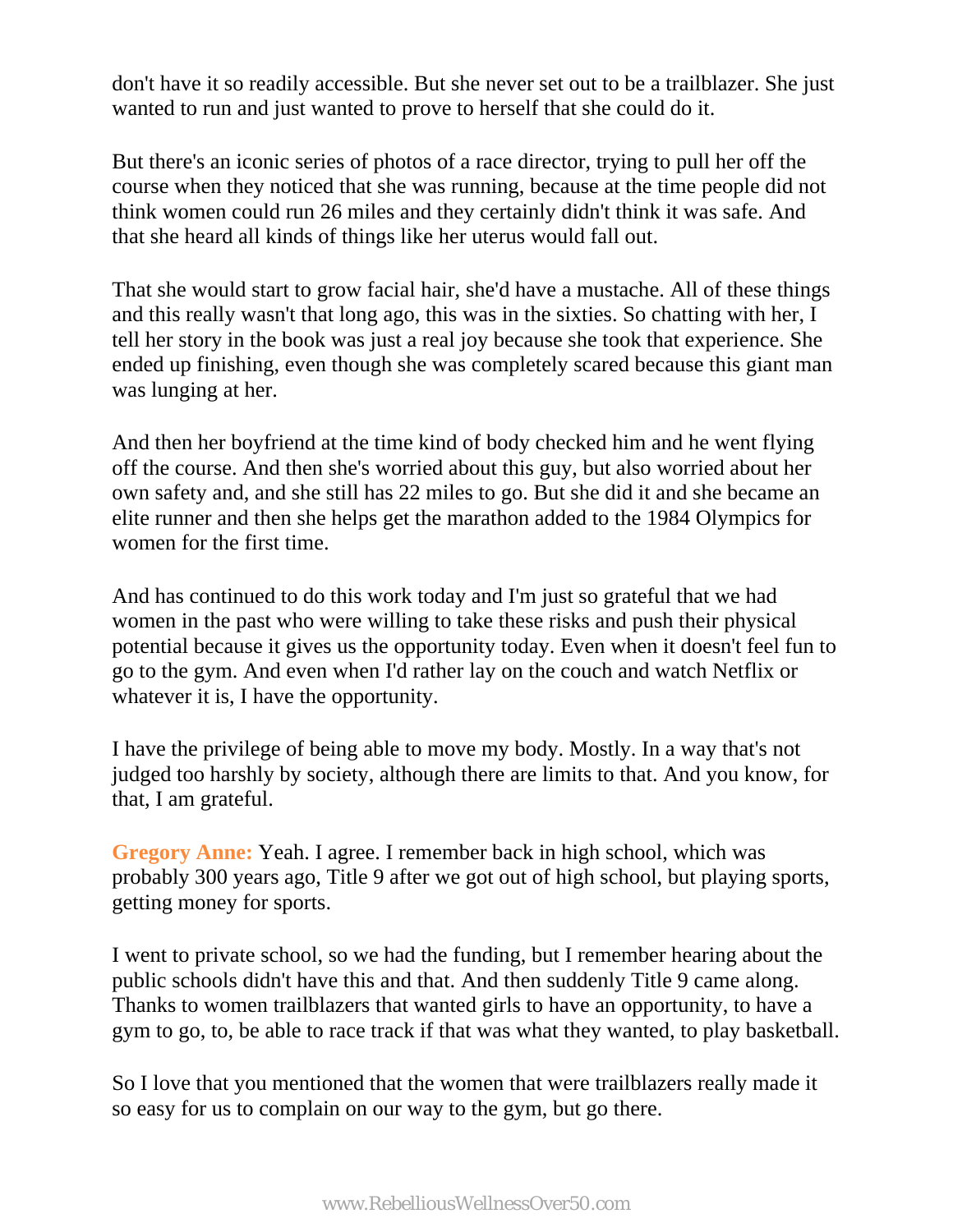**Haley Shapley:** Exactly. And Title 9 is, of everything that's happened in history, probably the biggest turning point in terms of women's access to athletics in the U S at least.

And so that is when we start to see women actually being able to get into a weight room and to lift for the first time. And at first it was at the invitation of a man. Usually they had a boyfriend who lifted and kind of got them in the gym, but the seventies, Title 9 was in 1972, really was when all of this started to accelerate.

**Gregory Anne:** And for people that are listening, that don't know what title Title 9 is, it was a, it was a bill that was passed...

**Haley Shapley:** Yeah, it was legislation passed that required institutions that receive federal funding, AKA schools to have equal access to activities and programming and other things. Lots of things. Boys and girls or men and women.

But what it primarily came to be known for was leveling the playing field for sports because now schools had to give girls the same amount of opportunities and funding and all of that to play sports that they gave to the boys. And that was very radical for a lot of schools that didn't offer girls' programs or that puts so much money into their football programs.

For instance, football's a very expensive sport, especially at the collegiate level. And so these schools had to then have comparable offerings for women. And so we see just the rise in girls at the high school level who played sports just completely skyrocketed in within like six years. Because they suddenly could play and it just hadn't been an option before that.

**Gregory Anne:** I love that you did the history to trace, what started, who started it and then how it continued. And now here we are today. So you can, people can buy your books "Strong Like Her" on major booksellers websites?

**Haley Shapley:** Yes. It's available online and at indie bookstores as well.

**Gregory Anne:** Yay for the indies!

**Haley Shapley:** Yes, always like to support the indies especially during this time. And if ever, they don't have a book on their shelf, any kind of books, you can always order a book through an indie bookseller and they'll get it to you. So that's something I like to recommend.

**Gregory Anne:** And that is the beauty of an indie bookseller.